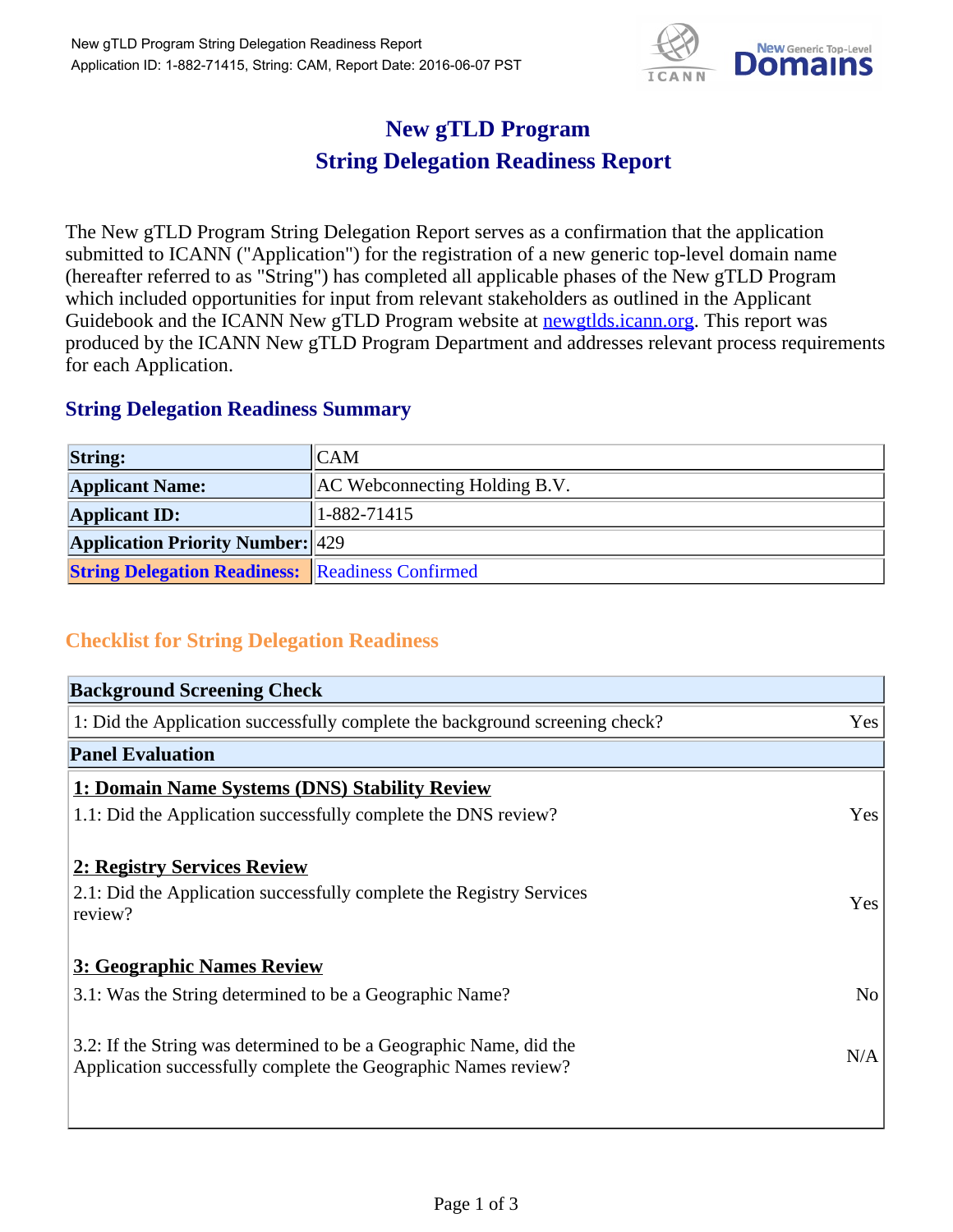

| <b>4: Financial Review</b><br>4.1: Did the Application successfully complete the Financial Capability<br>review?                                                                                                                                                                                                                                             | Yes            |
|--------------------------------------------------------------------------------------------------------------------------------------------------------------------------------------------------------------------------------------------------------------------------------------------------------------------------------------------------------------|----------------|
| <b>5: Technical Review</b><br>5.1: Did the Application successfully complete the Technical and<br><b>Operation Capability review?</b>                                                                                                                                                                                                                        | Yes            |
| <u><b>6: String Similarity Review</b></u><br>6.1: Was the Application determined to not be confusingly similar to other<br>applied for strings, including through String Confusion Objections?                                                                                                                                                               | N <sub>o</sub> |
| 6.2: If the Application was determined to be confusingly similar to other<br>applied for strings, including through String Confusion Objections, did the<br>Application prevail in the string contention resolution process (CPE,<br>Auction, and/or Self-Resolution of String Contention via<br>withdrawal/termination of all other members in contention)? | Yes            |

| <b>Public Comment Period</b>                                                                                                                                                                   |                |
|------------------------------------------------------------------------------------------------------------------------------------------------------------------------------------------------|----------------|
| 1: Was the public provided an opportunity to submit comments on the Application?                                                                                                               | Yes            |
| 2: Were comments for the Application considered by evaluation panels?                                                                                                                          | Yes            |
| <b>Objection Process</b>                                                                                                                                                                       |                |
| 1: Were objections filed against the Application?                                                                                                                                              | Yes            |
| 2: If objections were filed against the Application, did Applicant prevail in the dispute<br>resolution proceedings for all Legal Rights, Limited Public Interest and Community<br>Objections? | Yes            |
| <b>Governmental Advisory Committee (GAC) Advice</b>                                                                                                                                            |                |
| 1: Did the GAC have an opportunity to provide advice for the Application?                                                                                                                      | Yes            |
| 2: Did the GAC provide consensus GAC advice that the String should not be approved by<br>the ICANN Board?                                                                                      | N <sub>o</sub> |
| 3: If the GAC provided consensus GAC advice to the ICANN Board, did the ICANN Board<br>(or New gTLD Program Committee) accept the GAC advice?                                                  | N/A            |
| <b>Accountability Mechanisms</b>                                                                                                                                                               |                |
| 1: Was the Application the subject of a complaint or review through one of ICANN's<br>accountability mechanisms (Reconsideration or Independent Review)?                                       | <b>No</b>      |
| 1.1: If yes, did the BGC, ICANN Board or New gTLD Program Committee determine that<br>the Application should not proceed to contracting?                                                       | N/A            |